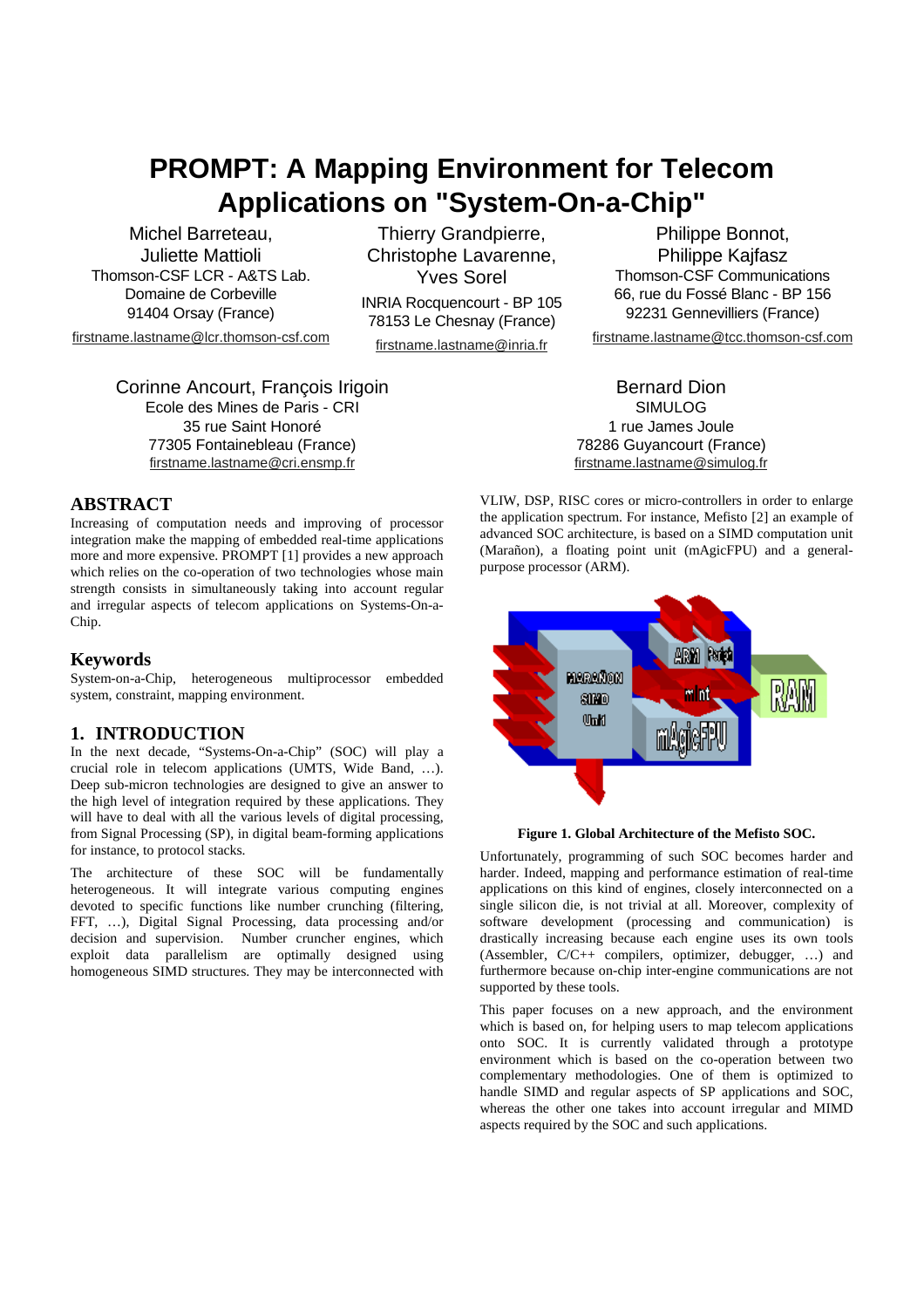This article is articulated as follows. The next section gives an overview of some development tools for mapping and optimizing embedded real-time applications onto multiprocessor architectures to rapid prototyping. Section 3 describes AAA and PLC2 methodologies that compose the generic software design approach of the PROMPT project and why it makes sense to combine them. Before concluding, section 4 focuses on an example which illustrates our new global approach.

# **2. RELATED WORK**

Several development tools that aim at mapping and optimizing applications onto multi-processors are presently available as commercial or research products. APOTRES97, CASCH, Fx, GEDAE, Ptolemy, SynDEx, TRAPPER are tools of this type. We do not intend here to provide a state-of-the-art but only give an overview of three of these tools which are close to our needs.

Ptolemy [3] (University of Berkeley) is a simulation, modeling and code generation environment for SP heterogeneous systems; it can use several models in the same simulation to take into account several aspects of an embedded system. It performs optimizations based on a very abstract model of architecture avoiding to take into account the SIMD and MIMD characteristics of the architecture.

SynDEx [4] (INRIA) is a system-level CAD for rapid prototyping and optimizing the implementation of real-time embedded applications on heterogeneous and homogeneous multiprocessor architectures. It generates dedicated (very low overhead) executives without deadlock for these architectures.

GEDAE [5] (Lockheed Martin ATL) is a commercial programming environment, whereas both previous ones are research tools. As SynDEx does, it allows rapid prototyping on heterogeneous and homogeneous multiprocessor machines; on the contrary, it is not possible to specify generic architectures not provided by the environment. It generates executives based on a real-time OS.

Each tool has its own features but none of them allows to simultaneously take into account SIMD and MIMD architectures in the optimization process, as it is necessary for the SOC we are aiming here. We choose to extend the SynDEx capabilities towards SIMD by combining it with the EPHORAT tool which is specially devoted to SIMD architectures.

# **3. METHODOLOGIES**

Consequently, our approach is based on a co-operation between two methodologies and use of their associated tools:

- the Algorithm Architecture Adequation (AAA) [6,7] methodology for homogeneous and heterogeneous MIMD architectures, with the SynDEx software,
- $\mathbf{\mathbf{a}}$ the PLC2 [8,9] methodology, concurrent constraint programming model-based, optimized for homogeneous SIMD architectures, with the EPHORAT software.

After their own description, some comparisons will help to understand our motivations to couple them.

## **3.1 AAA**

The goal of the AAA methodology is to find the best matching between an application algorithm and an MIMD architecture, while satisfying constraints. We will use further only the generic

word "algorithm" in order to denote the set of all the algorithms used to specify the functionality of an application. Algorithms may be coded in any source languages. Note that "Adequation" is a French word meaning an efficient matching; it is different from the English word "adequacy" which involves a sufficient matching. AAA is based on graph models to exhibit both the potential parallelism of the algorithm and the available parallelism of the multiprocessor (Cf. bottom of Figure 2). The implementation consists in distributing and scheduling the algorithm data-flow graph on the multiprocessor hyper-graph while satisfying real-time constraints. Heuristics are used to optimize the real-time performances and resources allocation of real-time applications running on the multiprocessor. This optimized implementation process is formalized in terms of graphs transformations. The results are on the one hand a timing simulation of the behavior of the algorithm running on the architecture, and on the other hand an optimized Synchronized Distributed Executive, automatically built from a library of architecture-dependent executive primitives composing the executive kernel. There is one executive kernel for each supported processor. These primitives support boot-loading, memory allocation, inter-engine communications, sequentialization of user supplied computation functions and of intra and interprocessor communications, and finally synchronizations between sequences of computations and interprocessor communications.

# **3.2 PLC2**

PLC2 methodology focuses on mapping of Systematic Signal Processing (SSP) applications on parallel computation units (SIMD or SPMD) using a concurrent constraints programming language. Systematic means that such application is based on patterns of computations repeated several times through loops on different data. SIMD architectures are dedicated to implement this kind of applications. PLC2 uses a global multi-model approach to describe the general mapping problem. It takes as input the specification of different models (Cf. bubbles in bottom of Figure 3) such as the target machine, the communication costs, the partitioning, the memory allocation and the scheduling models. These models are represented with mathematical variables and affine constraints. Non linear constraints (Cf. small arrows in bottom of Figure 3) such as the number of processors link the different models and generally are composed with complex and polynomial terms. The latency, resources and data-flow dependencies constraints are global constraints. While storing the different constraints, the constraints solver system builds a solution-space on a model-per-model basis. Each model solutionspace is pruned when constraints are propagated from other models. Indeed the modelled symbolic constraints are propagated concurrently and the solutions satisfying the global problem are enumerated. The solution outlook depends on several criteria as memory allocation or latency. Solutions must be looked for in a resulting overall search space using a specific global search. This search relies, first on the semantics of the variables of each model and their importance w.r.t. other models and, second the goal to achieve (i.e. resource minimization under latency constraint, latency minimization under resource constraint). Each variable takes part in a global cross-model composite solving, such that only relevant information is exchanged between models. The result is a fine-grain schedule of computational blocks, their distribution onto processors, the latency and the memory allocation.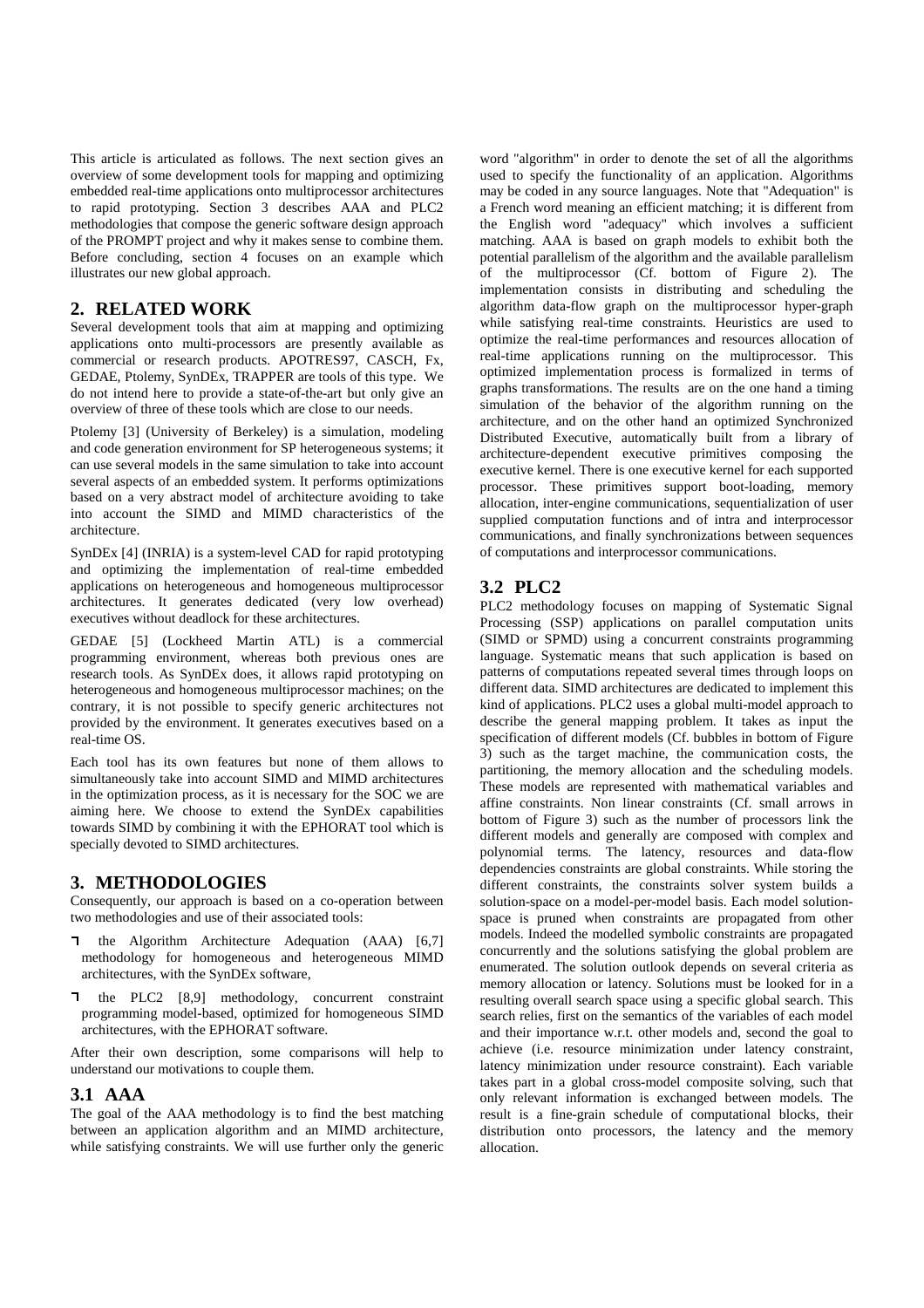

**Figure 2. AAA Methodology within the PROMPT Environment.**



**Figure 3. PLC2 Methodology within the PROMPT Environment.**

# **3.3 Motivations for combining AAA and PLC2**

In order to understand why it makes sense to combine AAA and PLC2 methodologies, we compare them according to three items: algorithm model, architecture model and features of the tools which support these methodologies.

#### *3.3.1 Algorithm Model*

AAA and PLC2 methodologies share the same kind of model to specify the algorithm: a data-flow graph based on data dependencies between computation operations. The algorithms

may have regular and repetitive parts on one or several dimensions. Benefits of this common model are not only its declarative aspect (close to mathematical expressing of SP algorithms) but also the potential parallelism related to the partial execution order due to the data dependencies between operations. This potential parallelism may be directly exploited in order to implement the algorithm on the available parallel architectures. However, in PLC2 which is devoted to SSP, each operation (a vertex of the algorithm graph) is a nested loop executed without any condition, whereas in SynDEx which is devoted to complex applications with automatic control, SP and image processing that may include some SSP, an operation has a more general control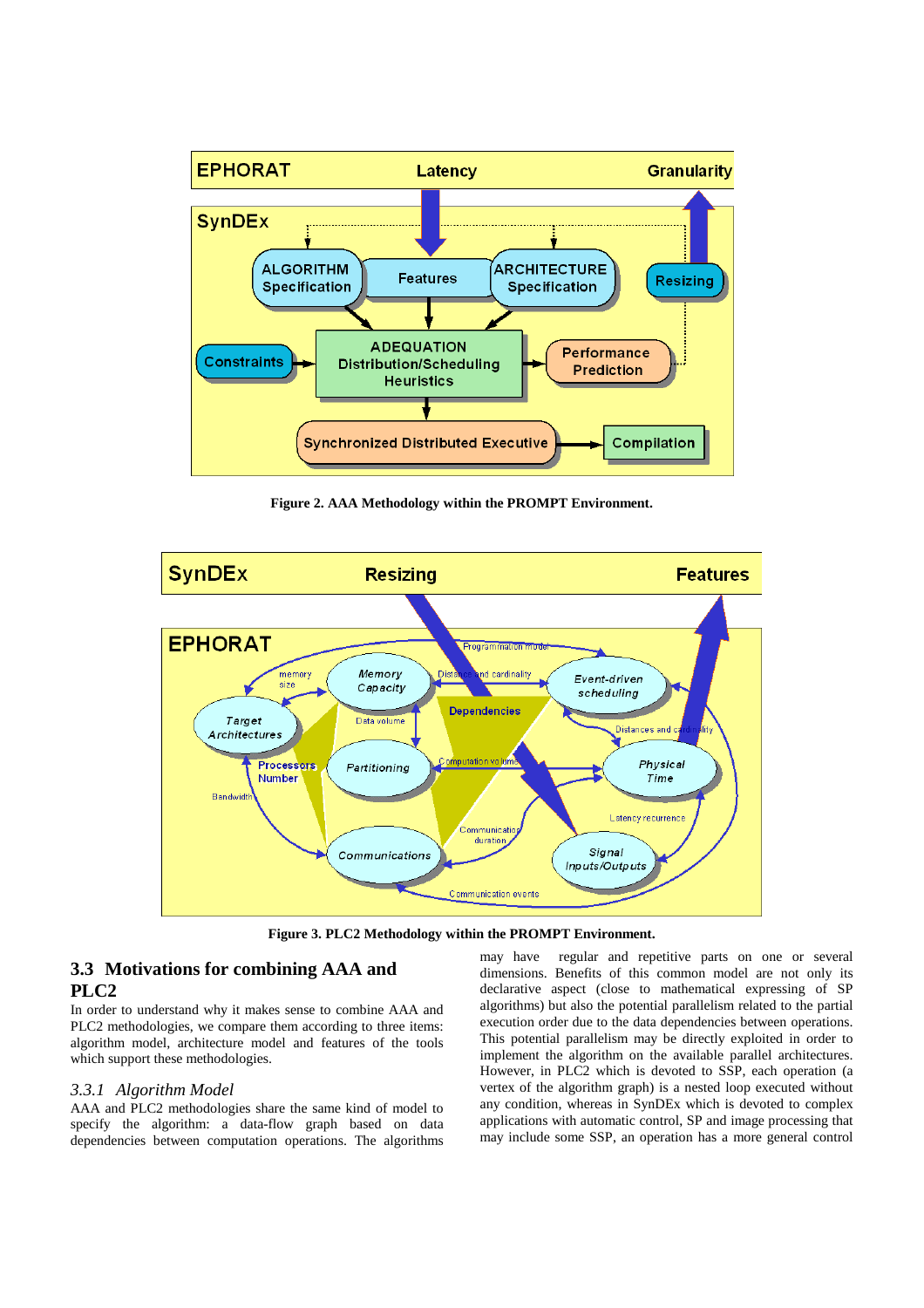structure, including nested loop, and may be conditioned. Moreover, because PLC2 aims SIMD architectures it requires fine grain operations in order to specify data parallelism. AAA allows the user to specify the algorithm with different sizes of grain, which are usually bigger when it is not necessary to detail data parallelism.

### *3.3.2 Architecture Model*

PLC2 implicitly considers fully-connected homogeneous architectures (SIMD or MIMD using SPMD programming model). "Homogeneous" means that processors of the architecture are similar to each other (same memory capacity, same duration of computation and communication tasks). AAA target machines are MIMD architectures where one or several processors may be a SIMD processor. The processor graph (described in extension) has to be connected but not necessarily fully. The main difference between PLC2 and AAA relies on the capability for PLC2 to support a unique sequencer controlling several computation units, whereas AAA deals with several sequencers, each of them controlling one computation unit.

#### *3.3.3 Tool Features*

About the Man-Machine Interface, EPHORAT inputs mainly are the architectural parameters (number of processors, latency, memories capacity, throughputs, …), the algorithm and a partial solution if necessary. SynDEx offers a graphical interface to specify both the algorithm and architecture graphs and the corresponding parameters (execution durations of computing and communication operations, distribution constraints).

SynDEx provides libraries of portable operations to specify the algorithm, EPHORAT provides libraries through a specification language of SP applications: Array-OL [10].

Satisfying some constraints such as real-time or resources ones is difficult not only due to the number of constraints but also to the type of constraints: global or elementary constraints. The former are complicated to manage because they all have to be respected (PLC2 models). The latter are only intricate to handle because of their number ; such constraints correspond to the operation durations used by SynDEx. PLC2 automatically manages global constraints (e.g. latency) thanks to a constraints solver.

SynDEx and EPHORAT are designed for validation, not for simulation. As a matter of fact they only provide a schedule that can be viewed as a prediction of the real-time behavior without simulating the actual computations. SynDEx performs off line distribution and scheduling of computations and communication operations onto the processors composing the architecture. EPHORAT computes a schedule of partitioned nested loops that are interleaved to maximize parallelism. Moreover, EPHORAT is not restricted to the validation of a given mapping since it is ensured by the constraints solver itself. It can enumerate multiple solutions without violating the whole constraints.

SynDEx uses optimization heuristics mainly based on critical path computed from the execution durations of the operations in order to minimize the response time of the application. EPHORAT offers several optimization criteria (e.g. memory, latency). Minimizing search space of solutions is one of the main strengths of EPHORAT.

The optimized application has to be executed on a realistic machine. Then code generation is a major issue. Whereas SynDEx generates automatically a dedicated executive with very low overhead, EPHORAT only generates placement directives.

#### *3.3.4 Summary*

Comparisons above showed two complementary methodologies. PLC2 handles fine-grain, strongly repetitive (regular) and unconditional algorithms on homogeneous SIMD (or MIMD using SPMD programming model) architectures, whereas AAA focuses on irregular, medium-grain and conditional algorithms on heterogeneous MIMD architectures.

#### **4. AN INNOVATIVE GLOBAL APPROACH**

Our new approach consists in simultaneously taking into account regular and irregular aspects of telecom algorithms as well as the SIMD and MIMD aspects required by the SOC. This approach relies on the AAA methodology with the assistance of PLC2 for the more intensive and data-parallel parts of the algorithm implemented on the SIMD part of the architecture. The way both tools communicate is shown through figures 2 and 3 and further illustrated. The benefit of this approach is that it provides a global optimization improved by local optimizations for regular parts of the algorithm. As a result, the user may obtain on the one hand a more accurate timing simulation of the behavior of the algorithm running on the architecture, and on the other hand a dedicated distributed real-time executive automatically generated.

Our innovative global approach would improve productivity through rapid prototyping using executives generation. Moreover, debugging of distributed executives is no more a costly task; based on timing simulations this approach enables evaluation and performance optimization of algorithms without any physical available architecture, and easy re-targeting of algorithms on other architectures.

Combining AAA and PLC2 methodologies actually leads to coupled their respective tools SynDEx and EPHORAT. In order to figure out the principles of this coupling we give below a realistic example of a SSP (radio telecom) application optimized with SynDEx/EPHORAT.

First the algorithm and the architecture must be specified on both tools. The algorithm (Cf. top of Figure 4) is made of computing operations *"filtPuiCor, detect, max, filt\_final, Corr* and *pond"* (each of them is based on nested loops since it is a SSP application). There is a sensor operation *"antennes''* and an actuator operation *"modem"*. The sensor produces data for *filtPuiCor* and *Corr*, which in turn produces data to *detect* and *pond* and so on, until the actuator operation. The architecture (Cf. top left of Figure 4) is the *Mefisto SOC*, made of two processors the *mAgicFPU* and the *Marañon*. The *mAgicFPU* a floating point DSP processor can execute all the operations of the algorithm whatever their data types are, but regular non floating point computing may be slower than if executed by the *Marañon*. This latter a SIMD processor (called "root" on the figure 4) can only deal with non floating point data. *Corr, filtPuiCor* and *filt\_final* operate on non floating point data and require high computational power; then they are best suited to be executed by the SIMD unit of the SOC. All other operations operate on floating point data, so they must be executed by the mAgicFPU.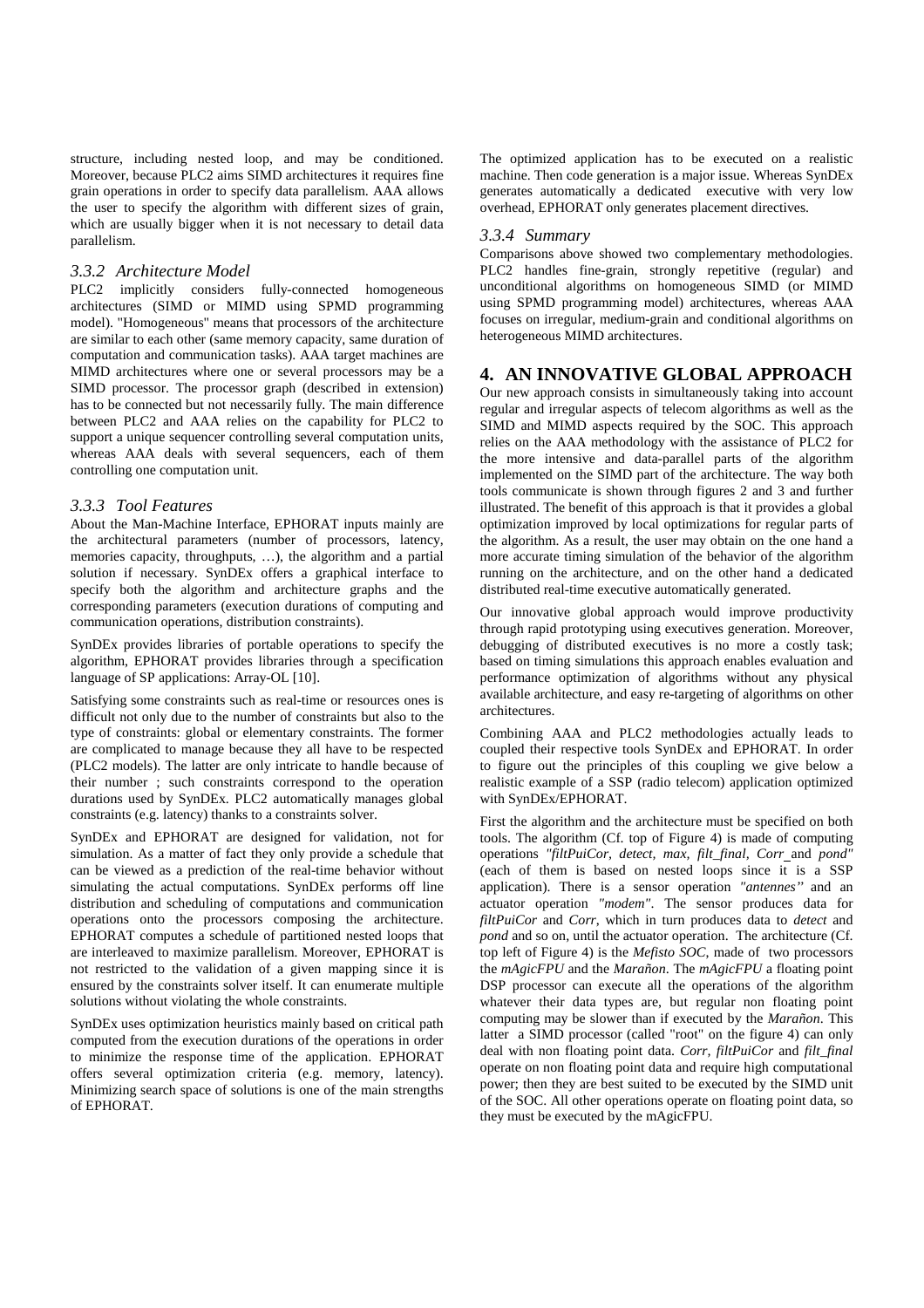

**Figure 4. A basic SSP application specified with SynDEx and the resulting timing simulation.**

In order to perform optimizations, SynDEx's heuristics need the execution duration of each operation of the algorithm on each processor able to execute it. The execution durations of each operation executed on the *mAgicFPU* is obtained by measuring its in real-time. EPHORAT is used to optimize and determine the accurate value of the execution duration of each operation executed on the SIMD *Marañon*; it also provides the optimized data mapping exploiting the data-parallelism of the SIMD architecture. Then SynDEx uses these results for communication and code generation.

For instance, Figure 5 shows the mapping results of three SIMD tasks (reduced to *filtPuiCor* in Figure 4) that have to be executed by the *Marañon*. From the Man-Machine Interface where the characteristics of the target architecture *Marañon* and the (radio telecom) algorithm are described (Cf. top left of Figure 5), a solution is computed by EPHORAT according to the optimization criterion (e.g. memory, latency) then printed on screen (Cf. top right of Figure 5) and in a report file. Bottom of Figure 5 illustrates the partitioning (how nested loops are split and on

which processor) and the scheduling (how computation blocks of which period are interleaved) of the last solution found.

When an operation is not able to be executed by a processor its execution duration on that processor gets an infinite value. In our example *pond*, *max* and *detect* operations get an infinite value for the SIMD *Marañon* and finite values for the *mAgicFPU*. The timing simulation diagram produced by SynDEx (Cf. bottom right of Figure 4), shows that there is no parallelism in the algorithm specified as presented previously in the top of Figure 4. It points out clearly that hardware resources are poorly exploited since the FPU processor has to wait the end of *Corr* execution before starting to execute *pond*. Symmetrically the SIMD processor has to wait the end of *pond*, before starting to execute *filtPuiCor*. Moreover, the communications between the SIMD and the FPU induce execution delays and, on an implementation point of view, these communications may require large data buffer (to store data in order to transmit them between processors) which may not be available on the SIMD.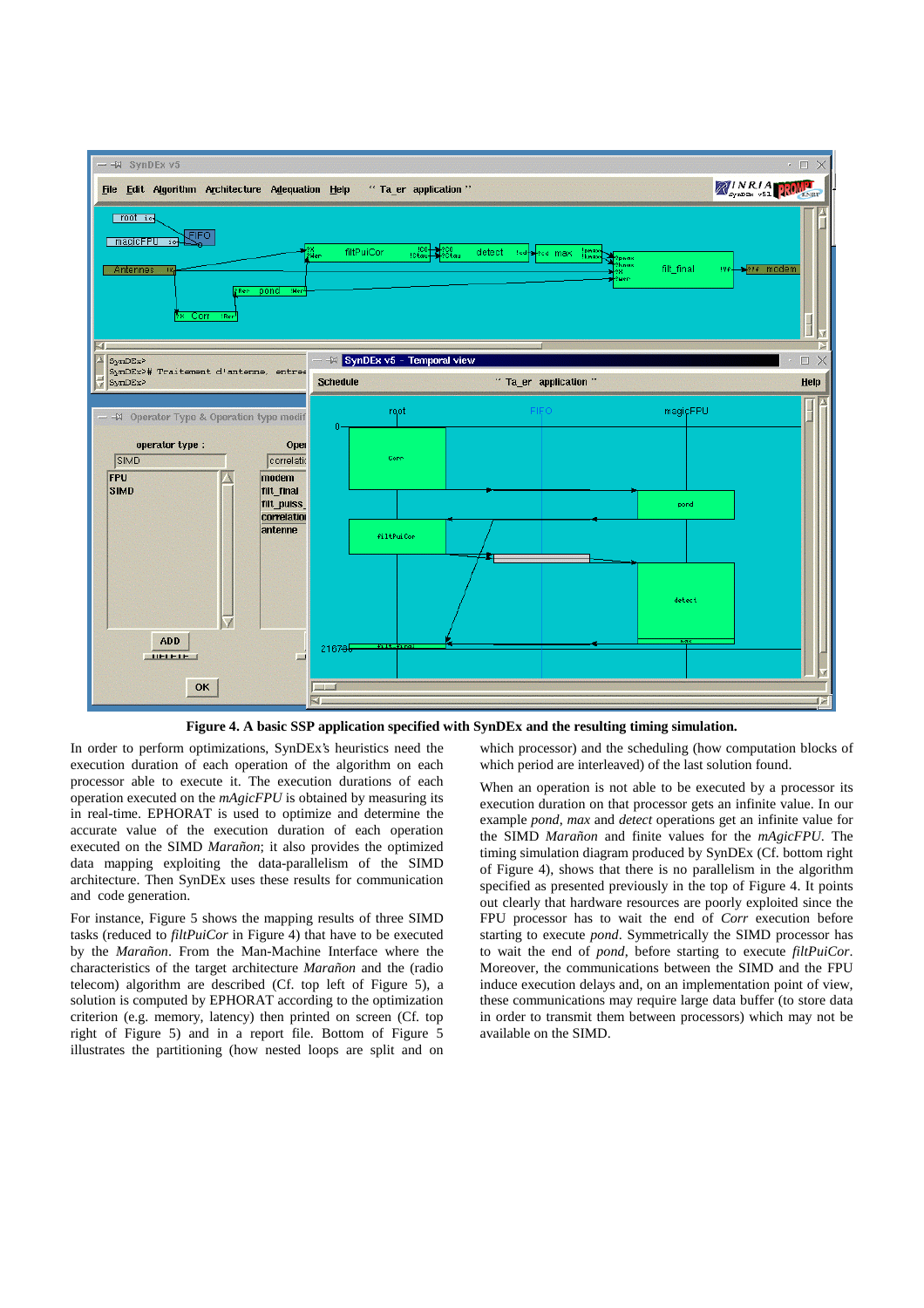

**Figure 5. EPHORAT partitioning and scheduling results.**

SynDEx/EPHORAT may help the user to solve both problems by modifying the original algorithm specification. Since all the operations are each based on nested loops, it is possible to split up them into two smaller operations: *Corr* become *Corr1* and *Corr2*, *pond* become *pond1* and *pond2* and so on (Cf. top of Figure 6). This transformation of the algorithm specification introduces potential parallelism which will be exploited in order to optimize the execution from a response time and load balancing point of views. The new timing simulation made with SynDEx/EPHORAT shows (Cf. right of Figure 6) that the operations now overlap their executions. The overall execution (response time) of the algorithm is reduced, and the data buffer required to store data in order to transmit them between the processors, is smaller.

Thanks to SynDEx/EPHORAT it is easy to try several modifications of this type in order to determine the correct splitting of the operations. Big arrows of Figure 2 shows that EPHORAT provides the latency (optimized execution duration of SIMD blocks of operations) to SynDEx. The latter exploits it and sends its results to EPHORAT back to resize the grain until a correct splitting is found (see big arrows on Figure 3). Currently both tools can only interact thanks to the exchange of data by hand.

In this example only one split is necessary since more splits would lead to increase the communication cost too much. Moreover,

since the FPU processor is able to execute all the operations of the algorithm (but sometimes slower than the SIMD processor), another solution to solve the problems mentioned before could be to split some loops assigned to the SIMD in order to execute some of them on the FPU according to the aimed response time.

## **5. CONCLUSION**

PROMPT, a development environment to map telecom applications on SOC is based on the co-operation between two complementary methodologies AAA and PLC2. It consists in simultaneously taking into account regular and irregular aspects of SP applications as well as the SIMD and MIMD aspects required by the SOC. The first SOC using this approach is Mefisto.

The kind of model used to specify the algorithm is shared by their associated tools SynDEx and EPHORAT. Hence they can interact and yield an integrated development environment for SOC from specification to optimized code generation.

PROMPT provides the ability of sizing the grain. So results about communications in terms of response time and memory allocation can be studied.

Improving algorithm specifications (nested loops splitting and distribution) enables to better benefit by SOC (SIMD-MIMD tradeoff). This process is currently done by hand. Its automation is planned into the optimization heuristics.